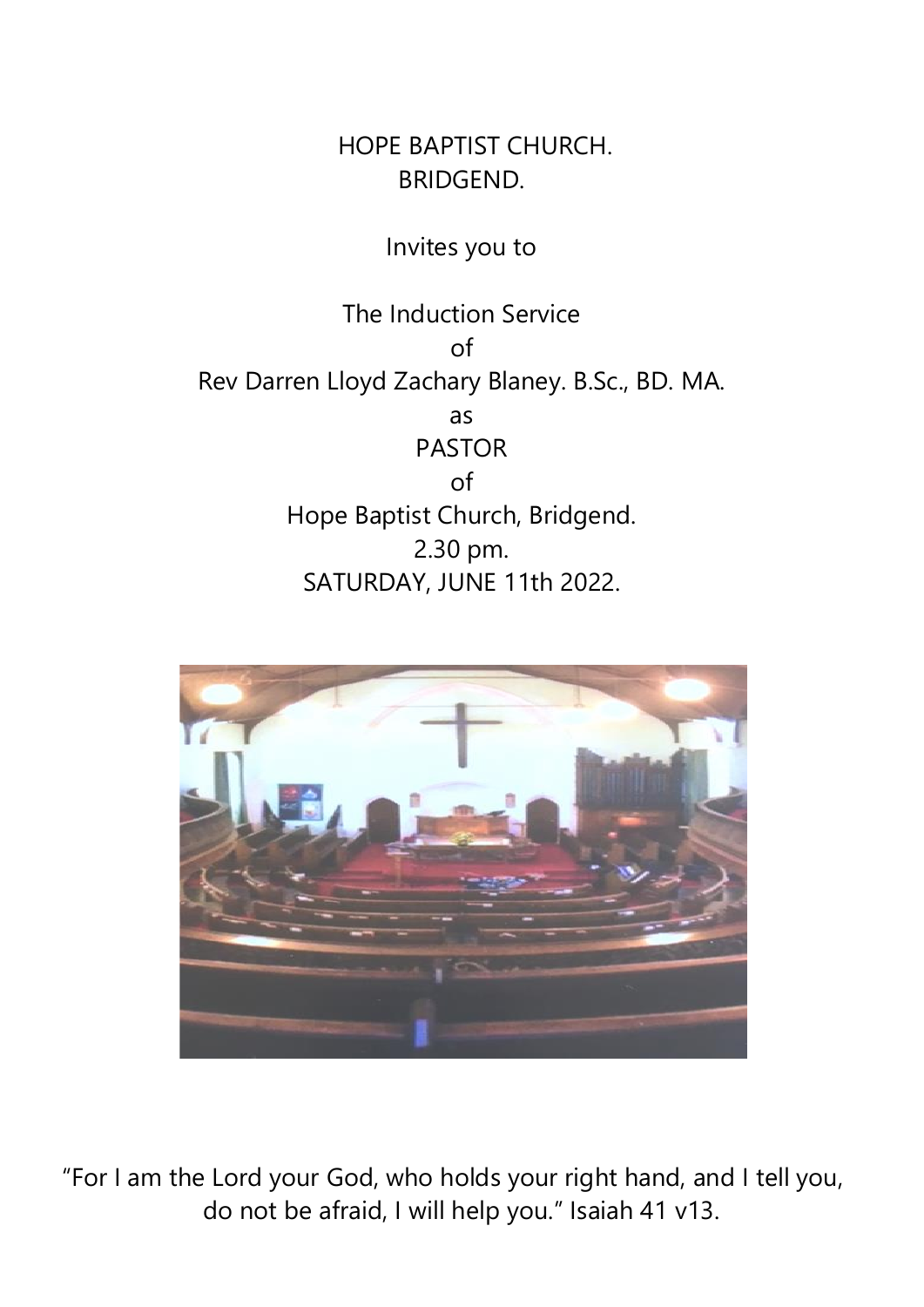

| THE SERVICE OF INDUCTION. |
|---------------------------|
|                           |

 Led by Rev Mark Fairweather-Tall. Regional Minister (Team Leader) South Wales Baptist Association.

Call to Worship.

| <b>Hymn</b>                                                                                  | "O Lord my God, When I in awesome wonder."                                                        |
|----------------------------------------------------------------------------------------------|---------------------------------------------------------------------------------------------------|
| Reading                                                                                      | Reading. 2 Timothy 2 v 1-7. Ray Macpherson.<br>(Friend and former church secretary at Herne Bay). |
| Prayer                                                                                       | Mr Vaughan Richards. Hope Bridgend.                                                               |
| Hymn                                                                                         | "I Stand Amazed in the Presence of Jesus the Nazarene".                                           |
| Commendation from Herne Bay Baptist Church. Ali Bodey,<br>Church Administrator at Herne Bay. |                                                                                                   |
|                                                                                              | The History of the Call Mrs Rhonwen Miles.<br>Church Secretary at Hope.                           |
| Darren to reply                                                                              |                                                                                                   |

Stating his willingness to commit to the responsibilities of God's calling.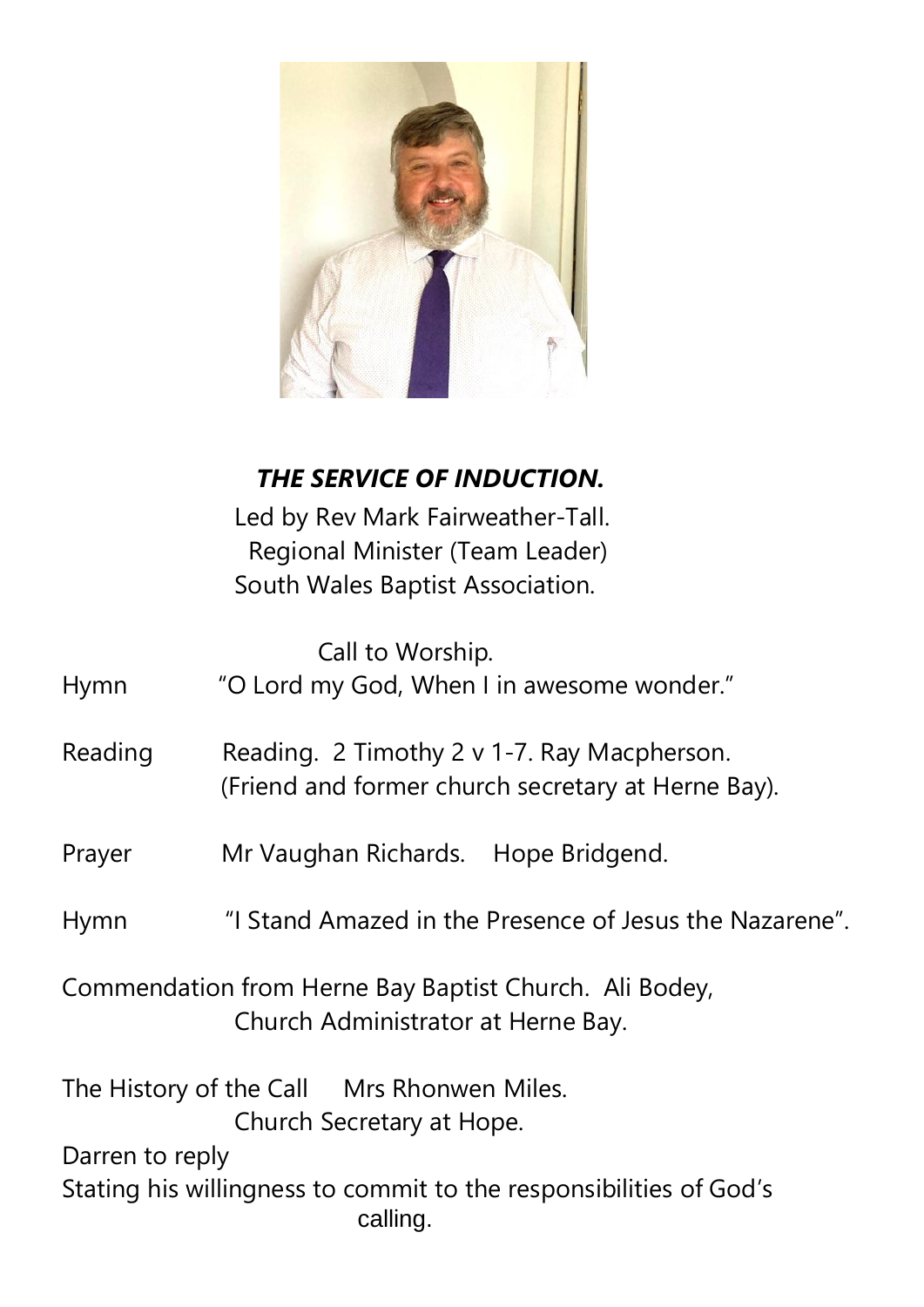Hymns (Accompanied by the band). How great is our God.

## *DECLARATION OF INDUCTION*.

Conducted by Rev Mark Fairweather-Tall on behalf of Hope Baptist Church, and the Baptist Union of Great Britain.

Response by the church members – followed by the rest of the congregation. All stand together in covenant to support Darren in his ministry as Pastor of Hope.

Sermon Rev David John. (A very good friend and colleague – now a retired Baptist minister)

Song "God I look to You. I won't be Overwhelmed"

(This is a song that has meant a lot to Darren in recent times.) David and his wife Alison will sing it to the church at Hope as a prayer and blessing for both Pastor and congregation at the end of the service.

Closing Hymn Announced by Darren.

"Guide Me O Thou Great Jehovah" Organist Mr Paul Evans.

Benediction Rev Darren Blaney.